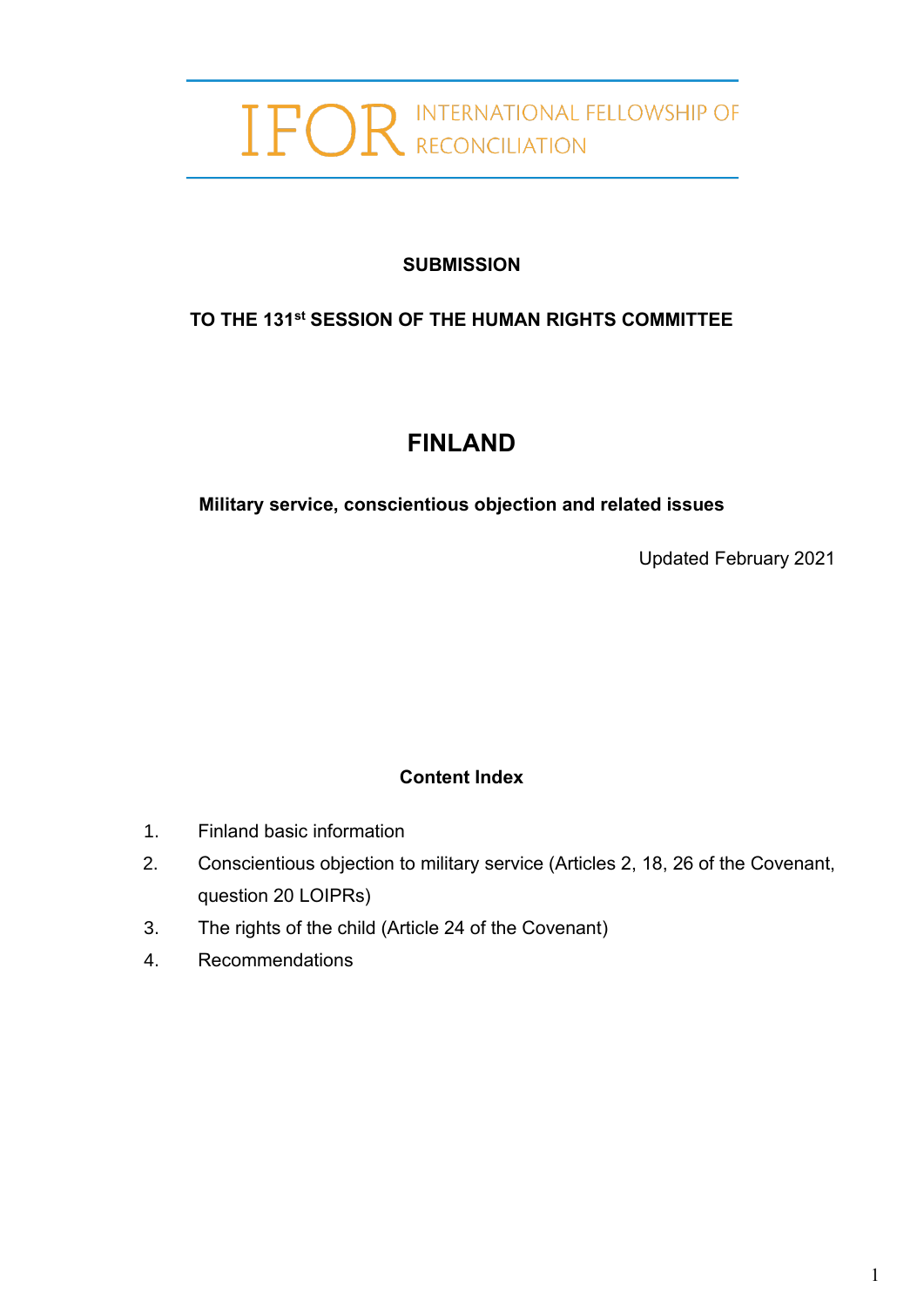#### **1. FINLAND BASIC INFORMATION**

**Population** (July 2020, estimated)<sup>1</sup>: 5,571,665.

#### **Military expenditure**

In millions of US\$ at current prices and exchange rates: 3,971.1m. <sup>2</sup>

Per capita: \$717.8<sup>3</sup>.

As percentage of gross domestic product in 2019: 1.5%<sup>4</sup> of GDP.

(This percentage has been stable since at least 2015, even though the Ministry of Defence has made a budget proposal of an increase of 54 % in 2021.<sup>5</sup>)

#### **Compulsory military service**

Minimum recruitment age: 18.6

Duration of compulsory military service: 165, 255 or 347 days, depending on the level of training.

Women can voluntarily perform military service.

The inhabitants of the demilitarised Åland Islands are exempt from military service and can serve in a similar way at a pilot station or lighthouse service, or within some other civilian administrations.<sup>7</sup>

<sup>1</sup> Central Intelligence Agency (CIA), The World Factbook (2020).

<sup>&</sup>lt;sup>2</sup> Stockholm International Peace Research Institute (SIPRI), Database on military spending available here: https://www.sipri.org/databases/milex

<sup>3</sup> Ibid.

<sup>4</sup> Central Intelligence Agency (CIA), ibid.

<sup>&</sup>lt;sup>5</sup> Finnish Ministry of Defence, press release of 13.08.2020, available here:

[https://www.defmin.fi/en/topical/press\\_releases\\_and\\_news/fighter\\_procurement\\_will\\_increase\\_de](https://www.defmin.fi/en/topical/press_releases_and_news/fighter_procurement_will_increase_defence_budget.10447.news#42a52e2c)[fence\\_budget.10447.news#42a52e2c](https://www.defmin.fi/en/topical/press_releases_and_news/fighter_procurement_will_increase_defence_budget.10447.news#42a52e2c)

<sup>&</sup>lt;sup>6</sup> Child Soldiers World Index, available here: www.childsoldiersworldindex.org.

 $^7$  Even though the legislation provides for this possibility, in practice it has never been put in place and the Åland inhabitants are *de facto* exempted from the conscription.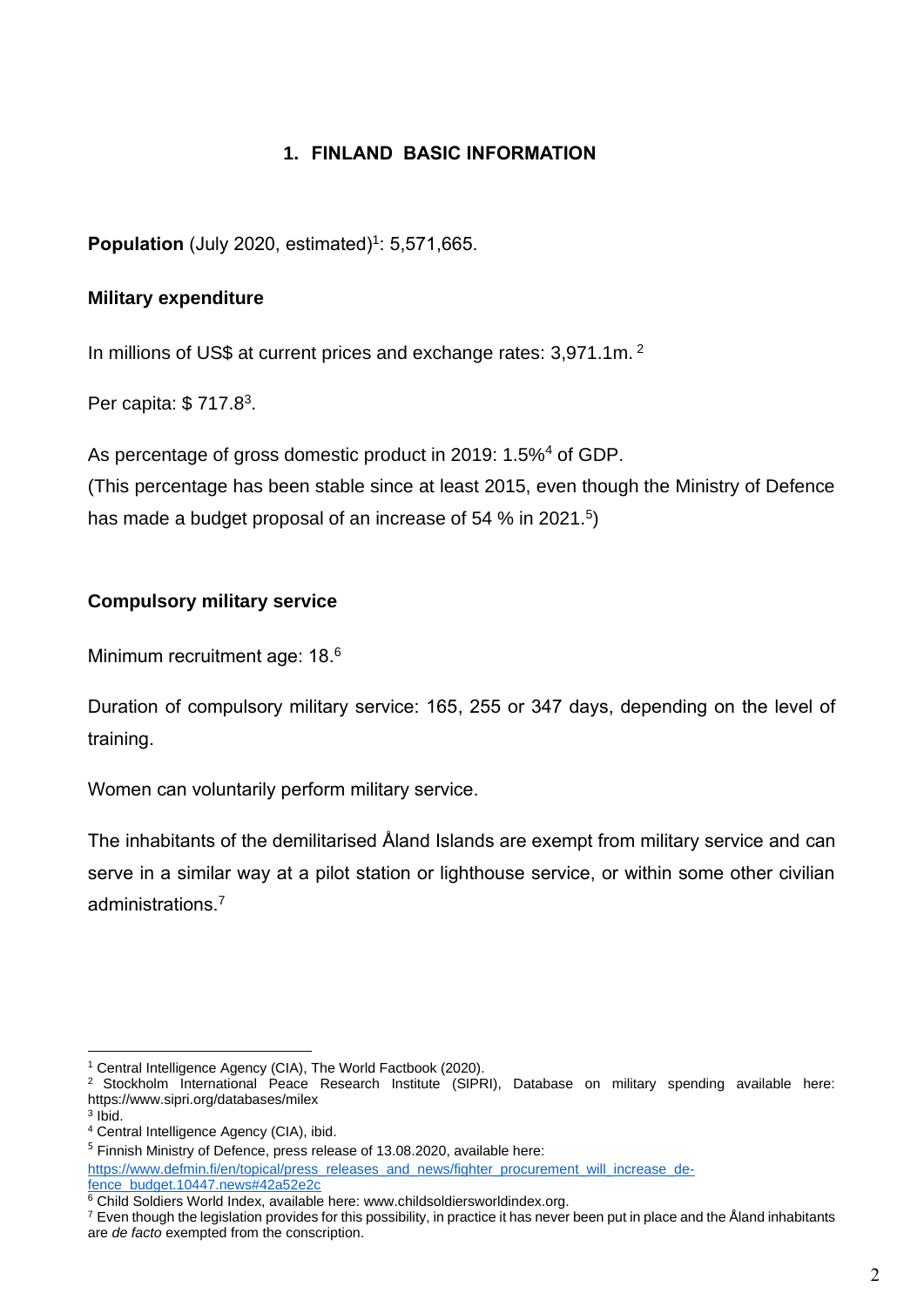After completing their initial conscription obligation, individuals enter the reserves and remain eligible for mobilisation until the age of 60.<sup>8</sup>

#### **Alternative (non-military) service**

Length: 11.6 months (347 days).

Ratio to military service duration: 1 -2.1 times.<sup>9</sup>

The conscripts can apply for alternative service before or during military service.

#### **Armed forces**

Active strength 2019 est.: approximately 23,000 (16,000 Army; 4,000 Navy; 3,000 Air Force).<sup>10</sup>

In 2018, about 24,000 conscripts were trained. In January 2020, some 12,000 new recruits began military service, of which 10,000 joined the Army. The rest are split between the Air Force, the Navy and Border Guard.

#### **2. CONSCIENTIOUS OBJECTION TO MILITARY SERVICE**

#### **(Articles 2, 18, 26 of the Covenant, question 20 LOIPRs)**

#### *Compulsory military service*

According to the Constitution of Finland, every Finnish citizen is obligated/obliged to participate in national defence. Every male Finnish citizen aged 18-60 is liable for military service, and women can apply to military service on a voluntary basis. A person liable for military service must complete either armed or unarmed military service, or non-military (civil) service. After completing military service, conscripts are mustered out into the Finnish Defence Forces' reserve.<sup>11</sup>

Therefore, military service includes conscription, refresher training, and service during mobilisation, as well as participation in call-ups and examination of fitness for service. A man

<sup>8</sup> Central Intelligence Agency (CIA), ibidem.

<sup>9</sup> European Bureau on Conscientious Objection (EBCO), Annual report 2020, February 2020.

<sup>&</sup>lt;sup>10</sup> Central Intelligence Agency (CIA), ibid.

<sup>11</sup> The Finnish defence forces website: https://puolustusvoimat.fi/en/finnish-conscription-system.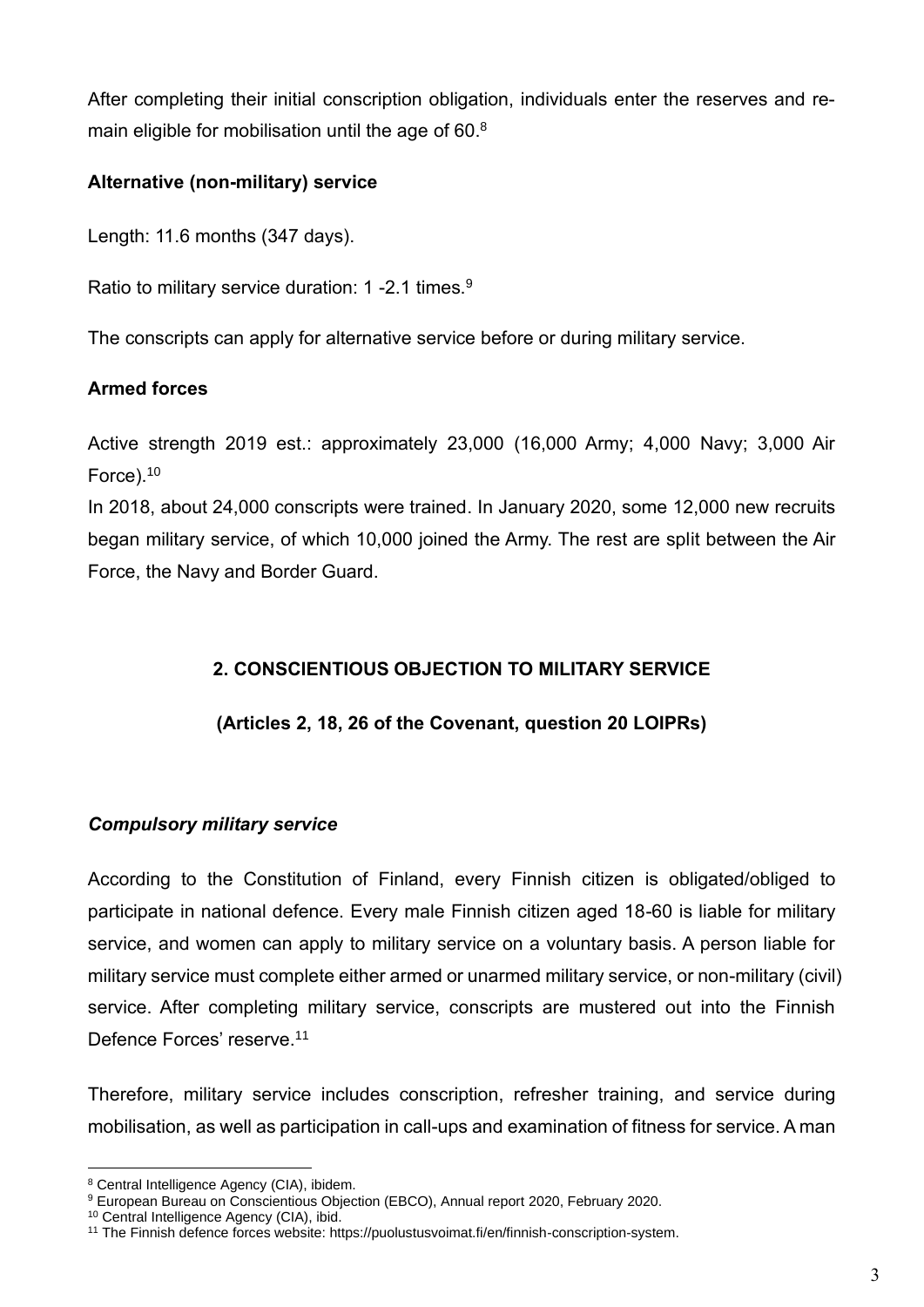liable for military service is either in service as a conscript, in the reserve or in the auxiliary reserve.

The duration of military service (conscription) is 165, 255 or 347 days, depending on the duties trained for.

#### *Exemption from military and alternative service*

Currently, all Finnish males must perform military- or alternative service, save for a particular status for those who are living in Åland Islands.

The law which completely exempted Jehovah's Witnesses from both military and alternative service was abolished on 1<sup>st</sup> April 2019.<sup>12</sup>

This was the opposite of the UN's Human Rights Committee recommendation,<sup>13</sup> namely to extend the preferential treatment accorded to Jehovah's Witnesses to other groups of conscientious objectors.

#### *Recognition of CO and alternative service*

Applications to non-military service ("siviilipalvelus" in Finnish) must be accepted automatically by the law before (at the call-up) and during military service, and it is available also for reservists.

#### *Punitive length of alternative service*

The alternative service is 347 days long. Non-military service includes a basic training period (28 days), community service (319 days), continual/ongoing training, additional service and service during mobilisation.

The length of the alternative, non-military service is potentially punitive: it lasts more than double the shortest period of military service (165 days).

#### *Procedural aspects: lack of information available on alternative service*

The *Non-Military Service Act* obligates authorities to provide information about the possibility of applying for non-military service. Section 104 of the Act says/states: "The Ministry of

<sup>&</sup>lt;sup>12</sup> Act on the Exemption of Jehovah's Witnesses from Military Service in Certain Cases (330/2019).

<sup>&</sup>lt;sup>13</sup> Human Rights Committee, concluding observations on the sixth periodic report of Finland (CCPR/C/FIN/CO/6) published the 22 August 2013, para. 14.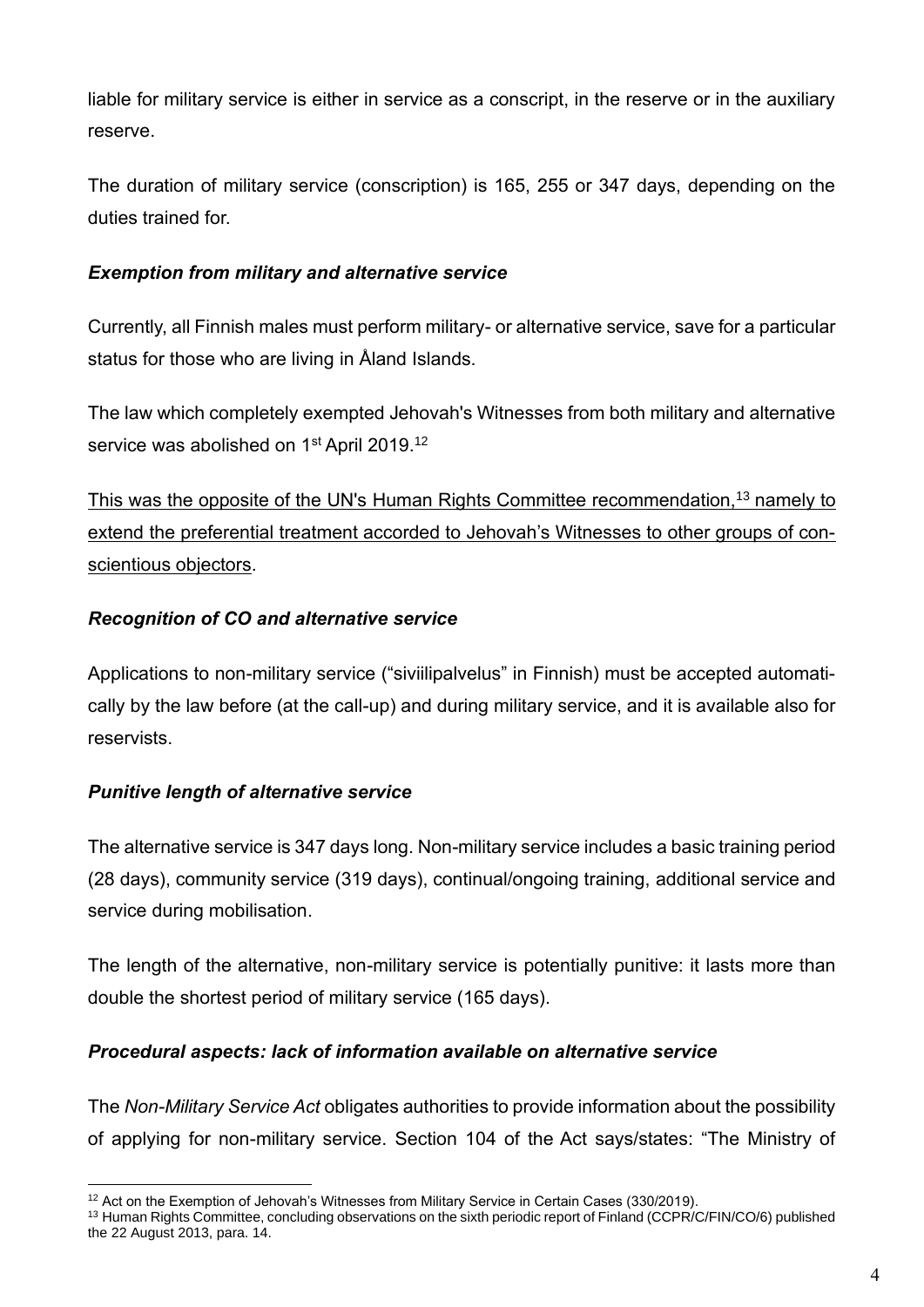Employment and the Economy, the Centre for Non-Military Service, and the Defence Forces must provide those liable for conscription with sufficient information on the possibility to apply for, and the content of, non-military service."

Finnish males receive a call-up letter in the year they turn 18 years old. In the letter there is a call-up notice, a questionnaire to ascertain military service and state of health. In the callup notice, there is not any information about non-military service or the possibility of opting for it.<sup>14</sup>

Together with the notice letter. Finnish males receive a guidebook for military service.<sup>15</sup> It is a very detailed, 77-page guidebook published by the Finnish Defence Forces. In the guidebook there are two specific sections dedicated to future conscripts (4 pages) and about the period before/prior to military service (6 pages). The non-military service is presented in a short paragraph of 14 lines, and there is only a sentence about the application procedure that says: "For information on how to apply for non-military service go to siviilipalveluskeskus.fi<sup>16</sup>, contact your regional office or ask personnel during the call-up".<sup>17</sup>

In addition, during the call-ups, non-military service is presented by the Armed forces in a hasty manner. Sometimes the manner of speaking makes non-military service sound suspicious and negative for them and for Finnish society, thus resulting in a form of social pressure on young males. Indeed, the Finnish Union of Conscientious Objectors (AKL)<sup>18</sup> has been collecting experiences from the participants who have not got enough information in the call-ups. 19

According to these accounts, the insufficient and sometimes biased information that young men received during their call-up, added to the fact that before/prior to the call-up they only received official information about conscription, leads to the conclusion that information on

<sup>14</sup> The questionnaire is available here (Finnish): https://puolustusvoimat.fi/docu-

ments/1948673/11361558/PEVIESTOS\_Kyselylomake\_palvelusta\_fi\_2018.pdf/9e06e00d-ec77-5b25-3b23-f0fedf53bd85 <sup>15</sup> Guidebook "Conscript 2020. A quide for you to carry out your military service" published by the Finnish Defence Forces, available here (English): https://intti.fi/documents/1948673/2258487/Conscript+Guide+2018/08f3c6e6-6fae-4305-b765- 53d4847a7893/Conscript+Guide+2018.pdf

<sup>&</sup>lt;sup>16</sup> Civil service website Ed.

<sup>17</sup> Ibid. dem. Pag. 17: "For information on how to apply for non-military service go to siviilipalveluskeskus.fi, contact your regional office or ask personnel during the call-up."

<sup>&</sup>lt;sup>18</sup>The Union of Conscientious Objectors (AKL Aseistakieltäytyjäliitto) is a grassroots, Finnish, anti-militarist peace organisation founded in 1974. It works in the interest of conscientious objectors, but it is also a non-military youth organisation. Website: [https://akl-web.fi/en.](https://akl-web.fi/en)

<sup>&</sup>lt;sup>19</sup> The same issues are raised by the interviewees of semi-structured, thematic interviews related to a Finnish study about the reasons why some conscripts raise critical voices concerning their relationship with conscription and their role as reservists. The interviewees were reservists who were resigning from reserve status (no. = 33) and persons liable for nonmilitary service (no. = 38). Jarkko Kosonen, Puustinen Alisa and Tallberg Teemu, "Saying no to military service – obligation, killing and inequality as experienced problems in conscription-based military in Finland", Journal of Military Studies, 2019; 8 (special issue), p. 46–57 (available here: https://content.sciendo.com).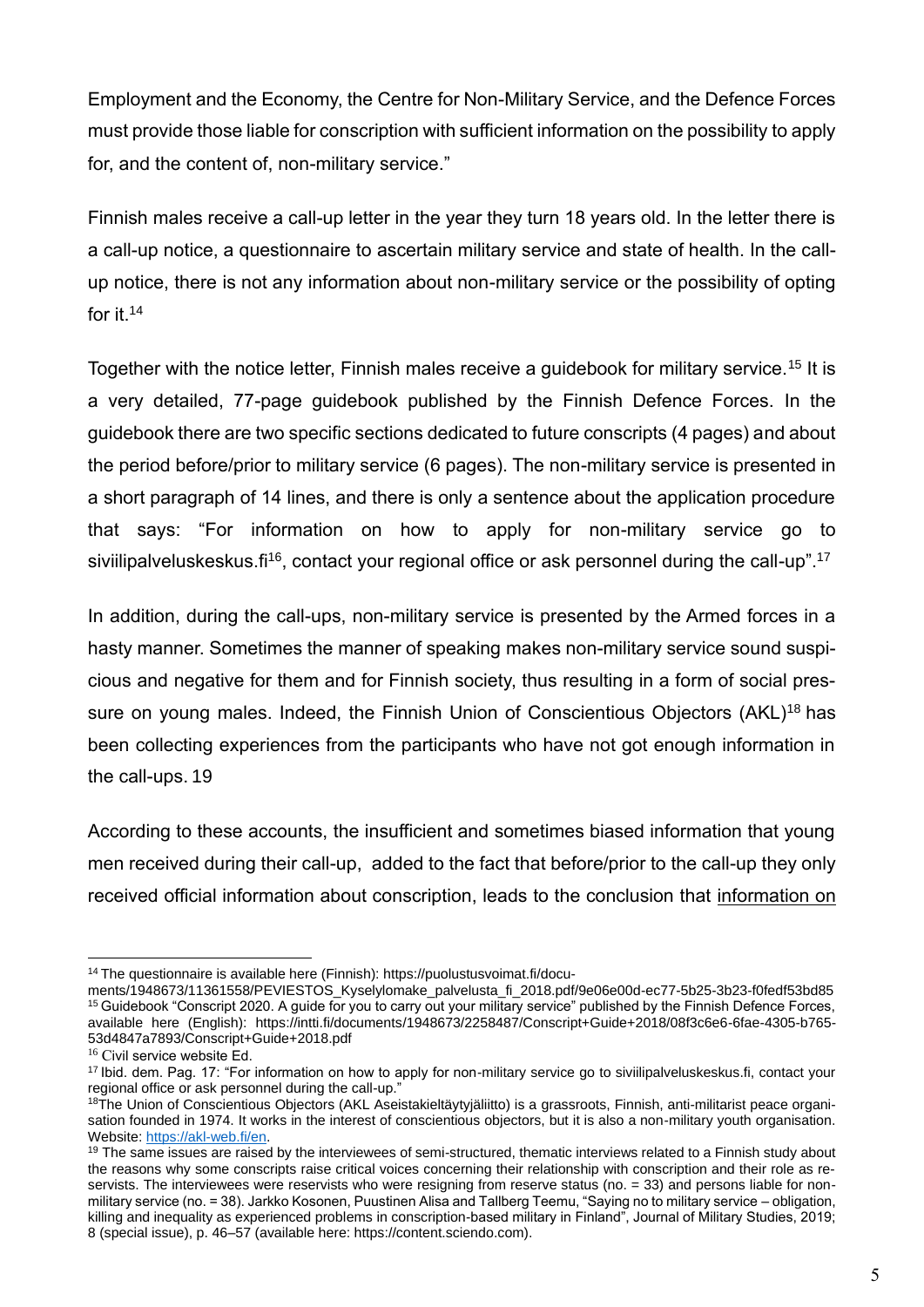alternative service is far from sufficient and there is (little or) no real choice between military and alternative service.

#### *The right of conscientious objection for serviceman*

The Non-Military Service Act's Section 13 states: "Non-military service applications must be processed without delay. Call-up boards or Defence Forces regional offices must approve all applications that comply with the requirements laid down in Section 12. Commanders of military units and the Centre for Non-Military Service must pass on all applications submitted to them to a Defence Forces regional office for approval. Call-up boards and Defence Forces regional offices must without delay notify the Centre for Non-Military Service that the nonmilitary service application has been approved." Nevertheless, the right to apply for nonmilitary service during the army service often presents difficulties such as denial and unjustified delay.

The Finnish Union of Conscientious Objectors (AKL) receives dozens of contacts every year from military servicemen who wish to change to non-military service, but who face denial or procrastination by the armed forces.<sup>20</sup>

#### *Criminal offences and total objectors*

Total objectors are eligible persons that do not want to perform any service included in the Finnish conscription system.

Some total objectors complain about the entire conscription system and refuse to perform civilian service under any circumstances. Some others primarily criticise the shortcomings of the civilian service system.

There are two criminal offences with which total objectors can be charged, and it depends on the way they express their objection:

Refusal to perform non-military service (Non-Military Service Act, Section 74). This is the most common offence, concerning cases when, having applied for nonmilitary service, an eligible man refuses to perform it.

<sup>&</sup>lt;sup>20</sup> Information received from the Finnish Union of Conscientious Objectors (AKL) on September 2020.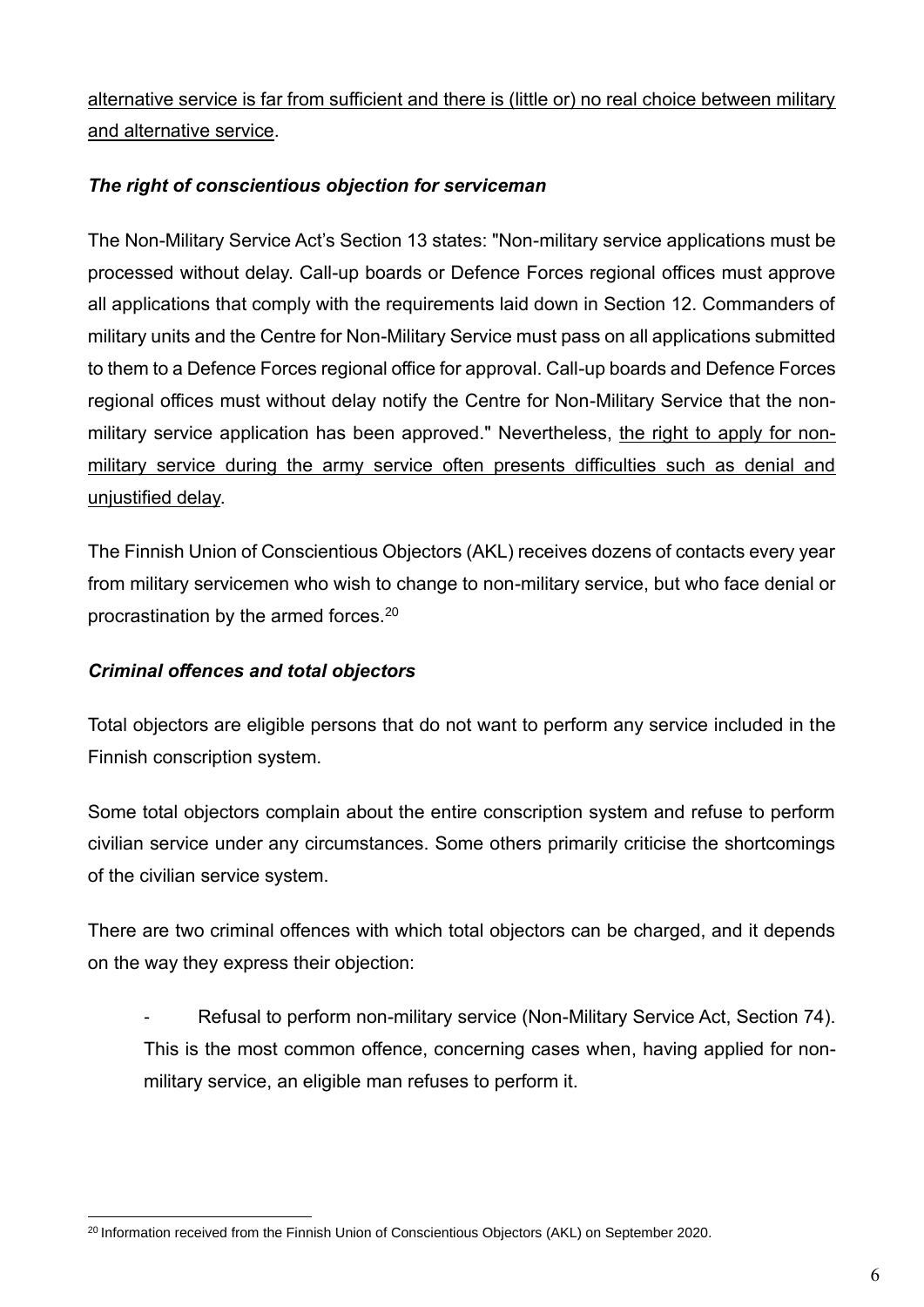Refusing military service (Conscription Act, Section 118). This offence applies when an eligible man refuses the military service without applying before to non-military service.

| Year | Refusal to perform non-<br>military service<br>(Number of cases per year) | <b>Refusing military service</b><br>(Number of cases per year) |
|------|---------------------------------------------------------------------------|----------------------------------------------------------------|
| 2010 | 20                                                                        | 4                                                              |
| 2011 | 21                                                                        | 0                                                              |
| 2012 | 40                                                                        |                                                                |
| 2013 | 37                                                                        | 0                                                              |
| 2014 | 41                                                                        | 0                                                              |
| 2015 | 44                                                                        | 0                                                              |
| 2016 | 31                                                                        |                                                                |
| 2017 | 32                                                                        | 0                                                              |
| 2018 | 36                                                                        |                                                                |
| 2019 | 90                                                                        | 3                                                              |

According to official Finnish Statistics, the number of cases per year is as follows:<sup>21</sup>

The average number of cases is 40 per year and we see a significant increase of numbers in 2019.

Almost a hundred of total objectors were acquitted from district courts in 2018 and 2019 because adjudication was seen as discriminatory when compared to Jehovah's Witnesses who were exempted from conscription.

After the abolition by law of the exemption for Jehovah's Witnesses ( $1<sup>st</sup>$  April 2019), the situation for total objectors changed and the preceding law was again applied.

Those who refused military service before the change of law, on the principle of the law at the time of commencing service, were acquitted, even though court proceedings were held after the repeal of the Exemption Act.

According to the Non-Military Service Law, those who refused after the change and who have not been sentenced to imprisonment, will be called upon again to serve their nonmilitary service. The length of the imprisonment is half the unperformed non-military service

<sup>&</sup>lt;sup>21</sup> Tilastokeskus (Statistics Finland) website: [https://www.stat.fi/index\\_en.html.](https://www.stat.fi/index_en.html)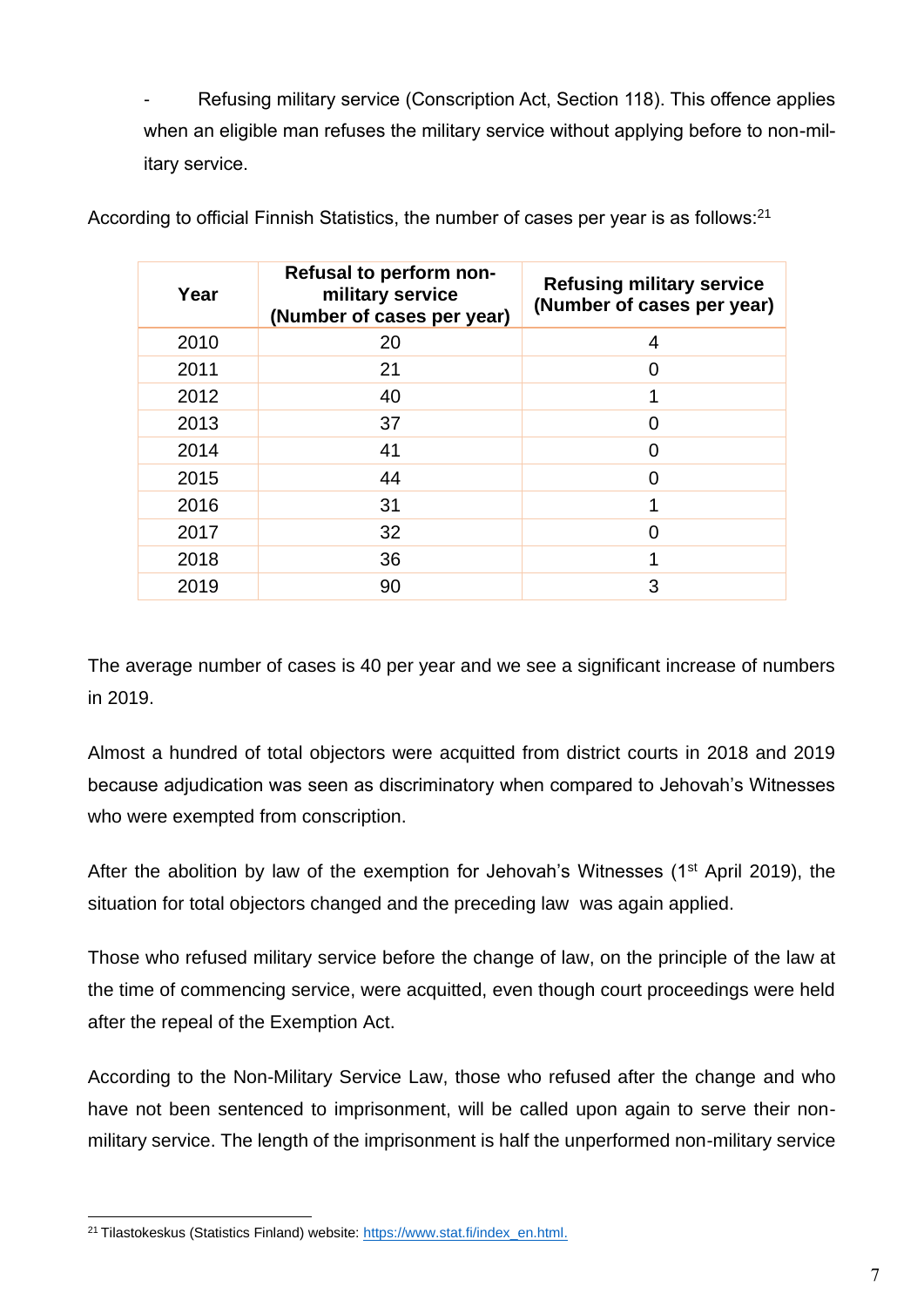time (173 days), because a day of imprisonment is considered by law as two days of nonmilitary service.

Since November 2020, there have been 44 reports of the offence of refusal to perform nonmilitary service. In addition, there have been several reports of the offence of refusing military service.<sup>22</sup>

Moreover, in December 2020, at least 13 total objectors who were once acquitted, were subjected to another trial and sentenced to imprisonment by district courts. All of them have appealed to the Court of Appeal.<sup>23</sup>

The UN Human Rights Commission, already in its resolution 1998/77, set out criteria for alternative service, and those criteria have been recalled also by the UN Human Rights Committee and the UN Human Rights Council<sup>24</sup>.

Indeed, UN bodies recommend that States with a system of compulsory military service provide various forms of alternative service which are compatible with the reasons for conscientious objection. Therefore, the State has to provide forms of alternative service compatible with the reasons of conscience, also for those that are total objectors, or preferably avoid asking them to perform any kind of alternative service.

#### *Liberty of movement and freedom to choose one's residence and leave any country*

Those living abroad may be eligible for a postponement or waiver – but those who do not carry out military or non-military service are usually after age 28, but only until the end of the year they turn 30.

Moreover, the regional office of the armed forces can exempt from peacetime military service a Finnish citizen who is also the citizen of another country, lives abroad and "does not have any real ties to Finland".

<sup>&</sup>lt;sup>22</sup> Information received from the Finnish Union of Conscientious Objectors (AKL) in December 2020.

 $23$  Ibid.

<sup>&</sup>lt;sup>24</sup> See, inter alia, Human Rights Council Resolution on Conscientious objection to military service of 8 October 2013 (A/HRC/RES/24/17).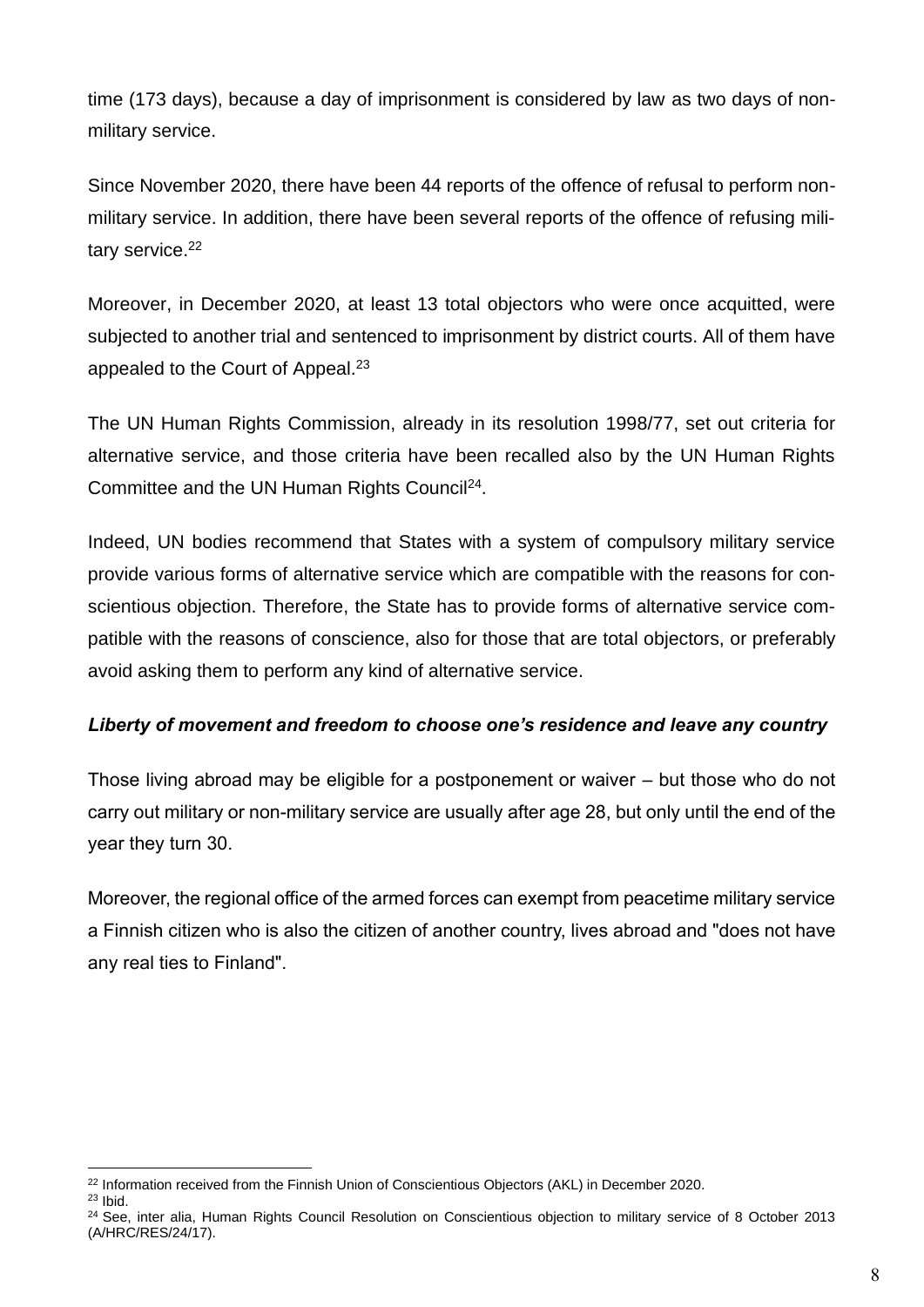### **3. THE RIGHTS OF THE CHILD**

#### **(ARTICLE 24 OF THE COVENANT)**

The Finnish Defence Forces run many programmes and projects to get in touch with Finnish underage males and females.

In 2016, the Finnish Defence Forces launched the five-year project "Get to know the army" (in Finnish, 'Intti tutuksi') whose targets are children of 15 and 16 years old.<sup>25</sup> The project expects to get in touch with every school and reaches approximately one third of  $9<sup>th</sup>$  graders every year (22,000 pupils)<sup>26</sup> from all the country.

The 'Intti tutuksi' project consists of visits to garrisons that offer students an introduction to military equipment and tasks. The aim is to prepare children for conscription and voluntary military service for women.

During the visit, students can perform different tasks. One of the most questionable is the possibility of shooting with laser rifles that are remarkably similar to weapons used by draftees, but also the possibility of having a demonstration on how to use an anti-tank weapon.<sup>27</sup>

Also, the Intti Familiarisation Day, a day for familiarisation youngsters with the armed forces, also offers visits to military garrisons for  $6<sup>th</sup>$ -grade children (11 years old). Children can try out the conscripts' equipment, including rifles.<sup>28</sup>

The Finnish Defence Forces are often present at events that attract many youngsters, such as study fairs and gaming fairs. At their exhibition stand, the armed forces often offer the option to try simulations.<sup>29</sup>

This situation, together with the insufficient and biased information on alternative service

<sup>&</sup>lt;sup>25</sup> Official website of the programme (in Finnish) [https://maavoimat.fi/-/intti-tutuksi-koululaisille.](https://maavoimat.fi/-/intti-tutuksi-koululaisille)

 $26$  Local newspapers that give news about the project in specific areas (in Finnish):

Kouvolan Sanomat [https://kouvolansanomat.fi/uutiset/lahella/daed2f7e-815e-46df-9765-f9dd963a6eac,](https://kouvolansanomat.fi/uutiset/lahella/daed2f7e-815e-46df-9765-f9dd963a6eac) Karialainen [https://www.karjalainen.fi/uutiset/uutis-alueet/maakunta/item/101880,](https://www.karjalainen.fi/uutiset/uutis-alueet/maakunta/item/101880) Lestijoki<https://www.lestijoki.fi/uutinen/572109> and Lappeenrannan uutiset [https://www.lappeenrannanuutiset.fi/paikalliset/1751220.](https://www.lappeenrannanuutiset.fi/paikalliset/1751220)

<sup>&</sup>lt;sup>27</sup> Both questionable activities are described in the newspaper article "Recruitment to the army starts as early as high school - for a 15-year-old girl, it worked in four hours" (in Finnish), on Yleisradio Oy (Finland's national public broadcasting company) website: https://yle.fi/uutiset/3-10973737.

<sup>28</sup> Local newspaper Reimari" website<http://www.reimari.fi/2017/09/19/intti-tutuksi-kuudesluokkalaisille/>

<sup>29</sup> *Ruotuväki* (official magazine of the Finnish Defense Forces) website [https://ruotuvaki.fi/-/puolustusvoimien-osasto](https://ruotuvaki.fi/-/puolustusvoimien-osasto-kuhisi-uteliaita-nuoria-studia-messuilla)[kuhisi-uteliaita-nuoria-studia-messuilla;](https://ruotuvaki.fi/-/puolustusvoimien-osasto-kuhisi-uteliaita-nuoria-studia-messuilla) Armed forces at the Informatic fair "Digitoday", magazine "Ilta-Sanomat" <https://www.is.fi/digitoday/esports/art-2000005781725.html>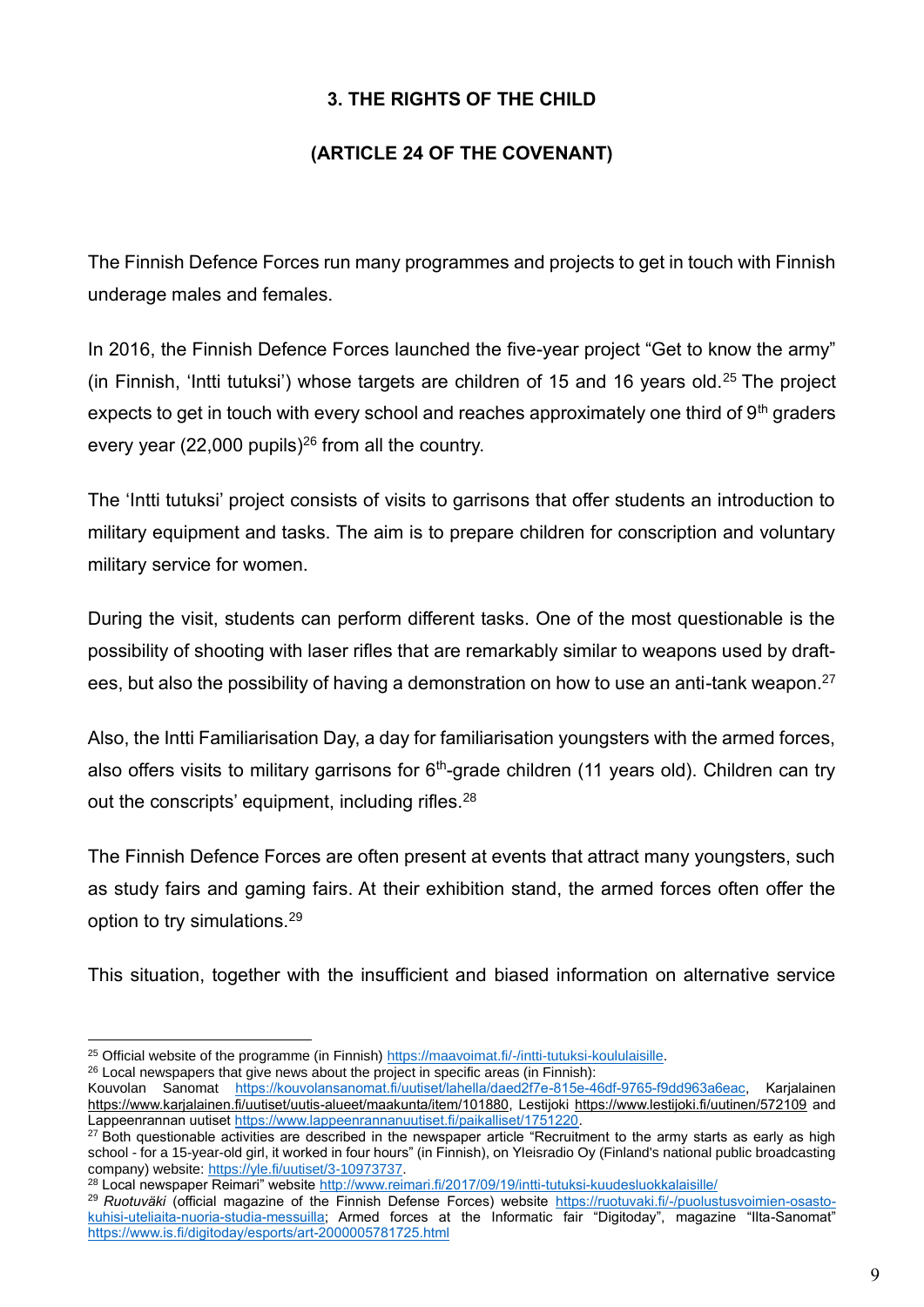before and during call-up, strengthens the conclusion that there is no real and balanced choice between military and alternative service.

Indeed, the State party clearly disseminates a message to children, and young men and women, predicated on one single choice: that of military service.

# **4. RECOMMENDATIONS**

IFOR kindly requests the Committee to consider the following recommendations in its Concluding Observations to the Seventh Periodic Report of Finland.

# **Conscientious objection to military service (Articles 2, 18, 26 of the Covenant, question 20 LOIPRs)**

- The State party should reintroduce the exemption from military and civilian service and extend it to all groups of objectors; *or, in second order that*

- The State party should fully acknowledge the right to conscientious objection and ensure that the length and nature of the alternative to military service is not punitive in nature and that the forms of alternative service are compatible with the reasons for conscientious objection, *and*

- The State party should guarantee that Finnish males who turn 18 years old have equal access to information about the non-military service. The current unbalanced information could be corrected with a specific guidebook, similar to the one on military service that they already receive, and introducing a specific/particular section in the call-up notice letter; *and furthermore*

- The State party should respect the *ne bis in idem* principle and cease prosecuting total objectors for the same offence more than once.

# **The rights of the child (Article 24 of the Covenant)**

- The State party should avoid exposing minors, especially very young children, to the possibility of using weapons, even if replica or demo weapons;